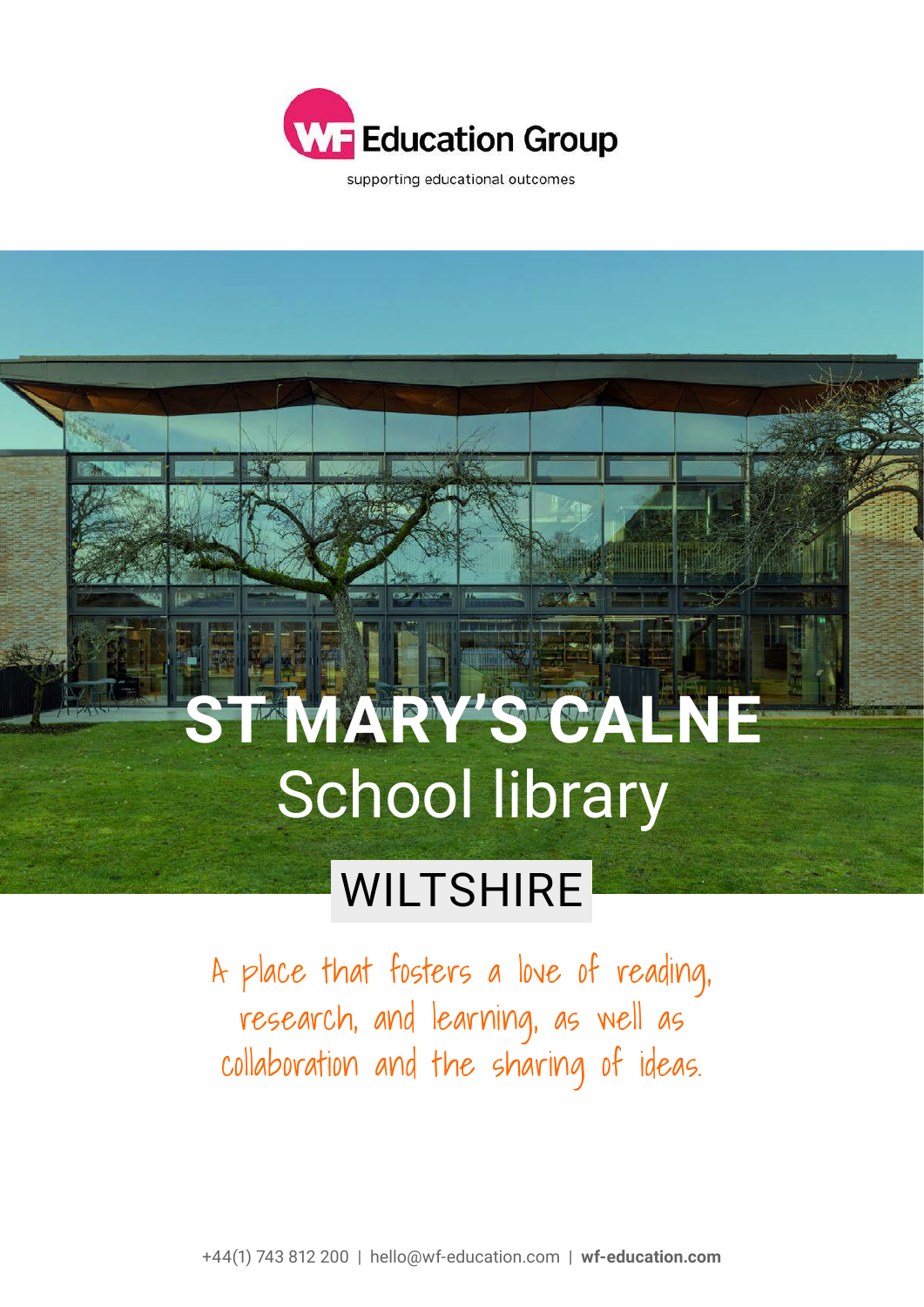

Designed by Woods Bagot's London Studio the striking new library facility at the heart of the St Mary's Calne campus will soon open its doors to pupils

Set in an apple orchard, and with branch-like references throughout; the 660 square metre building is topped with an articulated roof of timber and glass, which is reflected in the choice of internal finishes and furniture.

## **Each story of the building has a distinct purpose and specified zones.**

The ground floor has been designed for group collaboration and connection and features agile furniture, including large tables and flexible seating.

## **The upper level has been laid out to support individual work, with more formal areas focused on concentration and reflection.**

WF Education Group brought their expertise in designing and planning spaces for library and education interiors to the project as well as designing and manufacturing bespoke furnishings.